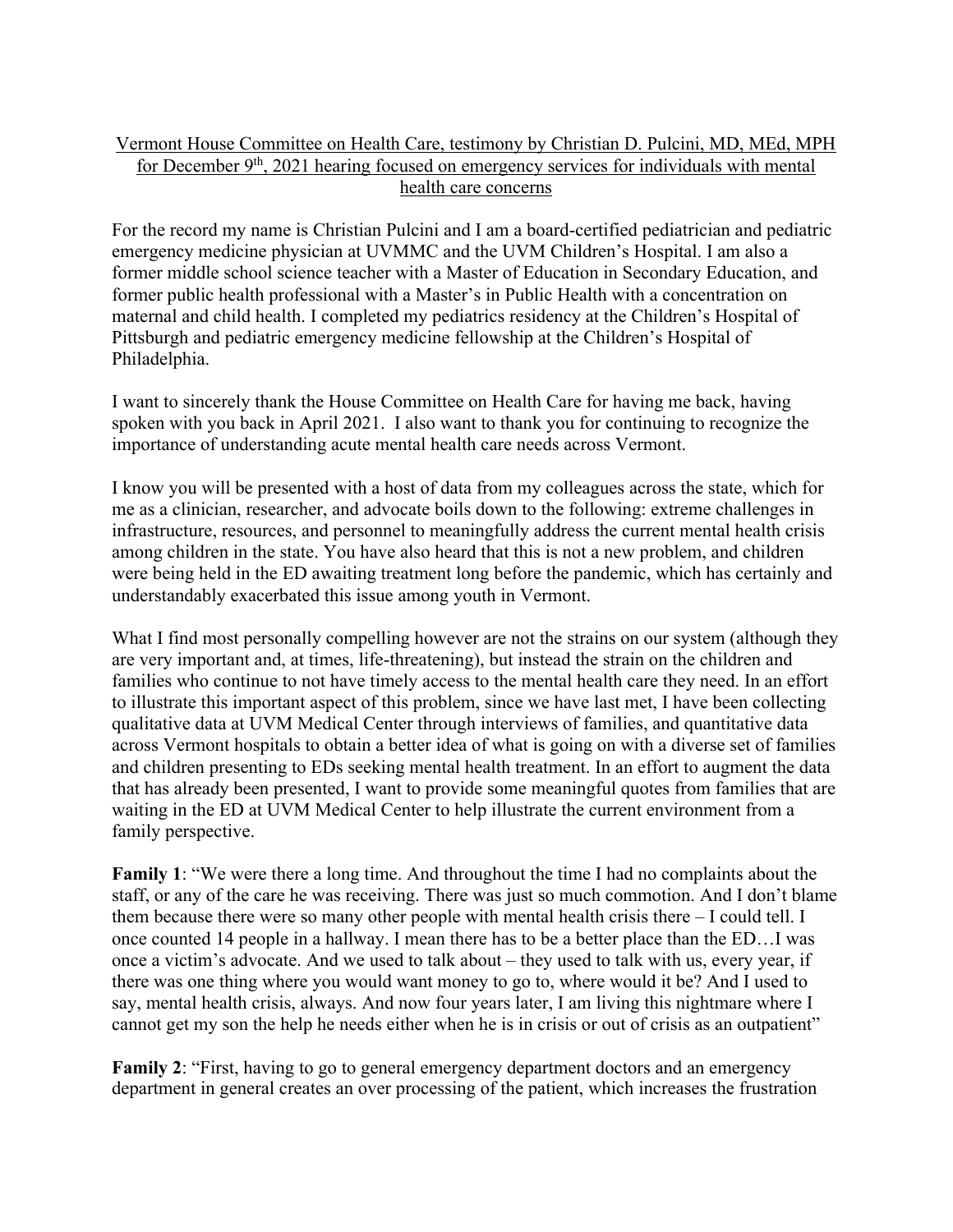and frankly, reduced his interest in treatment. So really, I'm not sure the mainstreaming of psychological psychiatry issues was helpful if there was a separate facility, even though that creates its own problems and stigmas…And it takes a long time to get help, sometimes more than a day, just sitting there waiting. So I'm not sure we have the best approach overall… And I don't think it's just for children. I think that there needs to be – I think there's a view that you go to the emergency room and mental health services are one of the specialties, and so, oh, we reach out into the department and the rest of the medical center that has that specialty and we apply it. But if you look at it from this lens of okay, somebody is bleeding and will die, we don't wait for some specialty, we help them now. Whereas if somebody is in extreme mental health crisis, we wait a day or till Monday, and so it isn't on par. And this system which was supposed to kind of normalize mental health by saying, okay, bring people with mental health crisises to the regular emergency room, okay, you go to the same place, but you're getting a different level of care. So I don't think it's working and I am not sure it will ever work"

Regarding the family interviews, I wanted to reflect that we are extraordinarily fortunate at UVM Medical Center in having a trained child psychiatrist assessing the children who are waiting for treatment every day. This is not a resource shared around the state, notably at critical access hospitals. We also have a host of social workers, case managers, nurses, physician assistants, ED technicians, child life colleagues, and parents who are doing their best every day to provide any sort of environment that is therapeutic for these children. If these concerns and questions are being provided by families at UVM Medical Center, with all these resources, I cannot imagine what other families are experiencing across the state.

In terms of the quantitative data we continue to obtain across the state through individual chart reviews, here are the highlights:

In a sample representing approximately 200 children with mental health concerns waiting in 8 EDs across Vermont over the last year, we have found that the most common concern was suicidal ideation, suicidality, or suicide attempt (47%), with 78% being diagnosed with suicidality as their disposition diagnosis. Most others appear to be younger children with aggression. The average length of stay in the ED was 4 days for all sites among these 200 children. This is preliminary data and we are expecting 12 hospitals to ultimately participate with detailed patient level information on wait times, concerns, medications, and restraint use for children in EDs across the state.

Whether it's born of the data I've collected or my experience providing care, one thing is absolutely certain:: the ED is not the appropriate setting for children to get comprehensive, acute mental health services. We have contributed a host of human resources to optimize what we have, going far beyond expectations in many instances. We have done this because watching children wait in the ED day after day, confined to their room due to necessary COVID-19 protocols, is extraordinarily disheartening to all individuals who bear witness to this unfortunate circumstance. Children should be in school, learning. Children should be at home, developing. And when needed, children should receive appropriate mental health services in the right setting at the right time to get back to the aforementioned activities.